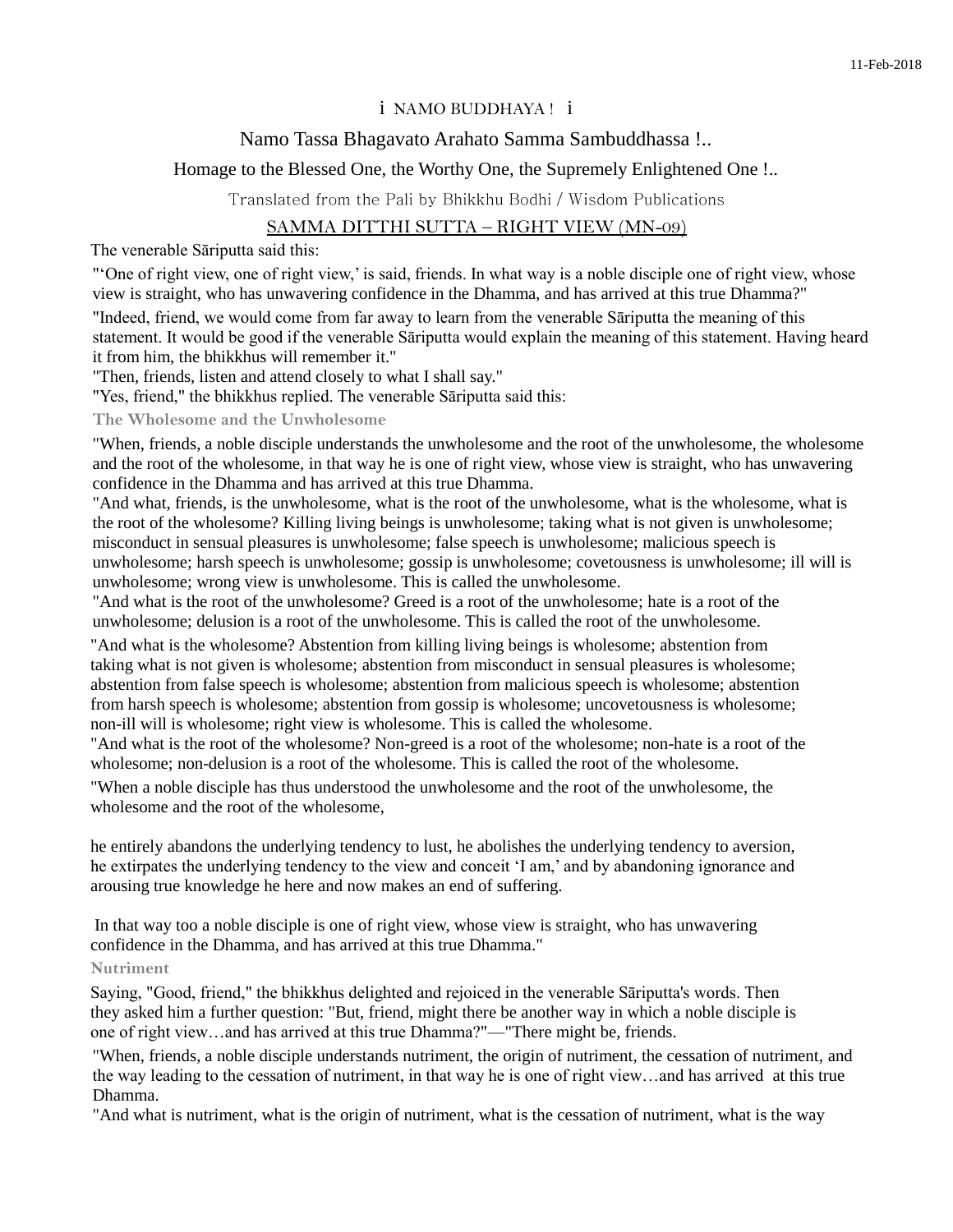leading to the cessation of nutriment? There are four kinds of nutriment for the maintenance of beings that already have come to be and for the support of those about to come to be. What four? They are: physical food as nutriment, gross or subtle; contact as the second; mental volition as the third; and consciousness as the fourth. With the arising of craving there is the arising of nutriment. With the cessation of craving there is the cessation of nutriment. The way leading to the cessation of nutriment is just this Noble Eightfold Path; that is, right view, right intention, right speech, right action, right livelihood, right effort, right mindfulness, and right concentration.

"When a noble disciple has thus understood nutriment, the origin of nutriment, the cessation of nutriment, and the way leading to the cessation of nutriment, he entirely abandons the underlying tendency to greed, he abolishes the underlying tendency to aversion, he extirpates the underlying tendency to the view and conceit 'I am,' and by abandoning ignorance and arousing true knowledge he here and now makes an end of suffering. In that way too a noble disciple is one of right view, whose view is straight, who has unwavering confidence in the Dhamma, and has arrived at this true Dhamma."

# **The Four Noble Truths**

Saying, "Good, friend," the bhikkhus delighted and rejoiced in the venerable Sāriputta's words. Then they asked him a further question: "But, friend, might there be another way in which a noble disciple is one of right view…and has arrived at this true Dhamma?"—"There might be, friends.

"When, friends, a noble disciple understands suffering, the origin of suffering, the cessation of suffering, and the way leading to the cessation of suffering, in that way he is one of right view…and has arrived at this true Dhamma.

"And what is suffering, what is the origin of suffering, what is the cessation of suffering, what is the way leading to the cessation of suffering? Birth is suffering; ageing is suffering; sickness is suffering; death is suffering; sorrow, lamentation, pain, grief, and despair are suffering; not to obtain what one wants is suffering; in short, the five aggregates affected by clinging are suffering. This is called suffering. , craving for being, and craving for non-being. This is called the origin of suffering.

"And what is the cessation of suffering? It is the remainderless fading away and ceasing, the giving up, relinquishing, letting go, and rejecting of that same craving. This is called the cessation of suffering. "And what is the way leading to the cessation of suffering? It is just this Noble Eightfold Path; that is, right view…right concentration. This is called the way leading to the cessation of suffering.

"When a noble disciple has thus understood suffering, the origin of suffering, the cessation of suffering, and the way leading to the cessation of suffering…he here and now makes an end of suffering. In that way too a noble disciple is one of right view…and has arrived at this true Dhamma."

### **Ageing and Death**

Saying, "Good, friend," the bhikkhus delighted and rejoiced in the venerable Sāriputta's words. Then they asked him a further question: "But, friend, might there be another way in which a noble disciple is one of right view…and has arrived at this true Dhamma?"—"There might be, friends.

"When, friends, a noble disciple understands ageing and death, the origin of ageing and death, the cessation of ageing and death, and the way leading to the cessation of ageing and death, in that way he is one of right view…and has arrived at this true Dhamma.

"And what is ageing and death, what is the origin of ageing and death, what is the cessation of ageing and death, what is the way leading to the cessation of ageing and death? The ageing of beings in the various orders of beings, their old age, brokenness of teeth, greyness of hair, wrinkling of skin, decline of life, weakness of faculties—this is called ageing. The passing of beings out of the various orders of beings, their passing away, dissolution, disappearance, dying, completion of time, dissolution of the aggregates, laying down of the body—this is called death. So this ageing and this death are what is called ageing and death. With the arising of birth there is the arising of ageing and death. With the cessation of birth there is the cessation of ageing and death. The way leading to the cessation of ageing and death is just this Noble Eightfold Path; that is, right view…right concentration.

"When a noble disciple has thus understood ageing and death, the origin of ageing and death, the cessation of ageing and death, and the way leading to the cessation of ageing and death…he here and now makes an end of suffering. In that way too a noble disciple is one of right view…and has arrived at this true Dhamma."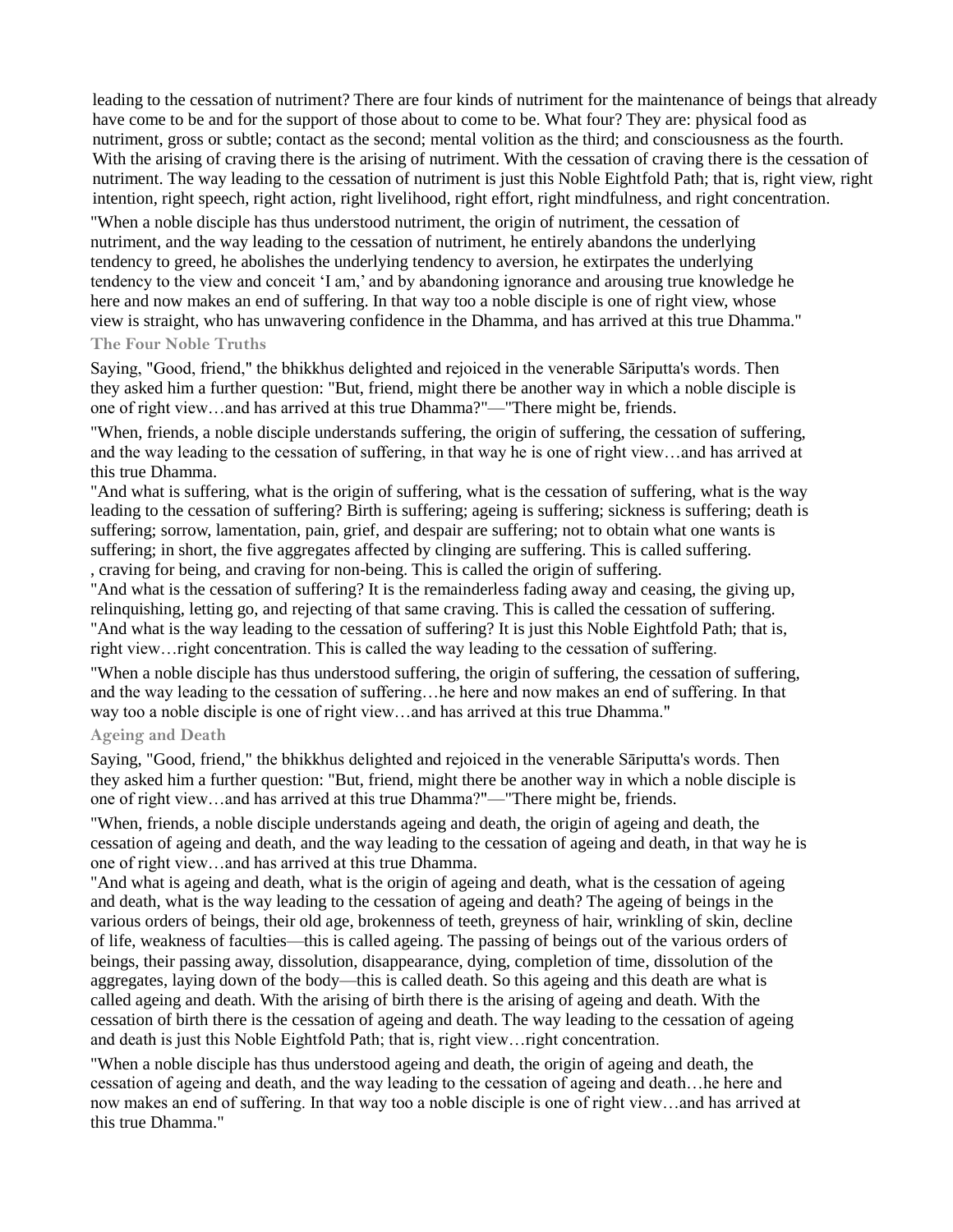## **Birth**

Saying, "Good, friend," the bhikkhus delighted and rejoiced in the venerable Sāriputta's words. Then they asked him a further question: "But, friend, might there be another way in which a noble disciple is one of right view…and has arrived at this true Dhamma?"— "There might be, friends.

"When, friends, a noble disciple understands birth, the origin of birth, the cessation of birth, and the way leading to the cessation of birth, in that way he is one of right view…and has arrived at this true Dhamma.

"And what is birth, what is the origin of birth, what is the cessation of birth, what is the way leading to the cessation of birth? The birth of beings in the various orders of beings, their coming to birth, precipitation in a womb, generation, manifestation of the aggregates, obtaining the bases for contact this is called birth. With the arising of being there is the arising of birth. With the cessation of being there is the cessation of birth. The way leading to the cessation of birth is just this Noble Eightfold Path; that is, right view…right concentration.

"When a noble disciple has thus understood birth, the origin of birth, the cessation of birth, and the way leading to the cessation of birth…he here and now makes an end of suffering. In that way too a noble disciple is one of right view…and has arrived at this true Dhamma."

### **Being**

Saying, "Good, friend," the bhikkhus delighted and rejoiced in the venerable Sāriputta's words. Then they asked him a further question: "But, friend, might there be another way in which a noble disciple is one of right view…and has arrived at this true Dhamma?"—"There might be, friends.

"When, friends, a noble disciple understands being, the origin of being, the cessation of being, and the way leading to the cessation of being, in that way he is one of right view…and has arrived at this true Dhamma.

"And what is being, what is the origin of being, what is the cessation of being, what is the way leading to the cessation of being? There are these three kinds of being: sense-sphere being, fine-material being, and immaterial being. With the arising of clinging there is the arising of being. With the cessation of clinging there is the cessation of being. The way leading to the cessation of being is just this Noble Eightfold Path; that is, right view…right concentration.

"When a noble disciple has thus understood being, the origin of being, the cessation of being, and the way leading to the cessation of being…he here and now makes an end of suffering. In that way too a noble disciple is one of right view…and has arrived at this true Dhamma."

# **Clinging**

Saying, "Good, friend," the bhikkhus delighted and rejoiced in the venerable Sāriputta's words. Then they asked him a further question: "But, friend, might there be another way in which a noble disciple is one of right view…and has arrived at this true Dhamma?"—"There might be, friends.

"When, friends, a noble disciple understands clinging, the origin of clinging, the cessation of clinging, and the way leading to the cessation of clinging, in that way he is one of right view… and has arrived at this true Dhamma.

"And what is clinging, what is the origin of clinging, what is the cessation of clinging, what is the way leading to the cessation of clinging? There are these four kinds of clinging: clinging to sensual pleasures, clinging to views, clinging to rules and observances, and clinging to a doctrine of self. With the arising of craving there is the arising of clinging. With the cessation of craving there is the cessation of clinging. The way leading to the cessation of clinging is just this Noble Eightfold Path; that is, right view…right concentration.

"When a noble disciple has thus understood clinging, the origin of clinging, the cessation of clinging, and the way leading to the cessation of clinging…he here and now makes an end of suffering. In that way too a noble disciple is one of right view… and has arrived at this true Dhamma."

# **Craving**

Saying, "Good, friend," the bhikkhus delighted and rejoiced in the venerable Sāriputta's words. Then they asked him a further question: "But, friend, might there be another way in which a noble disciple is one of right view…and has arrived at this true Dhamma?"—"There might be, friends.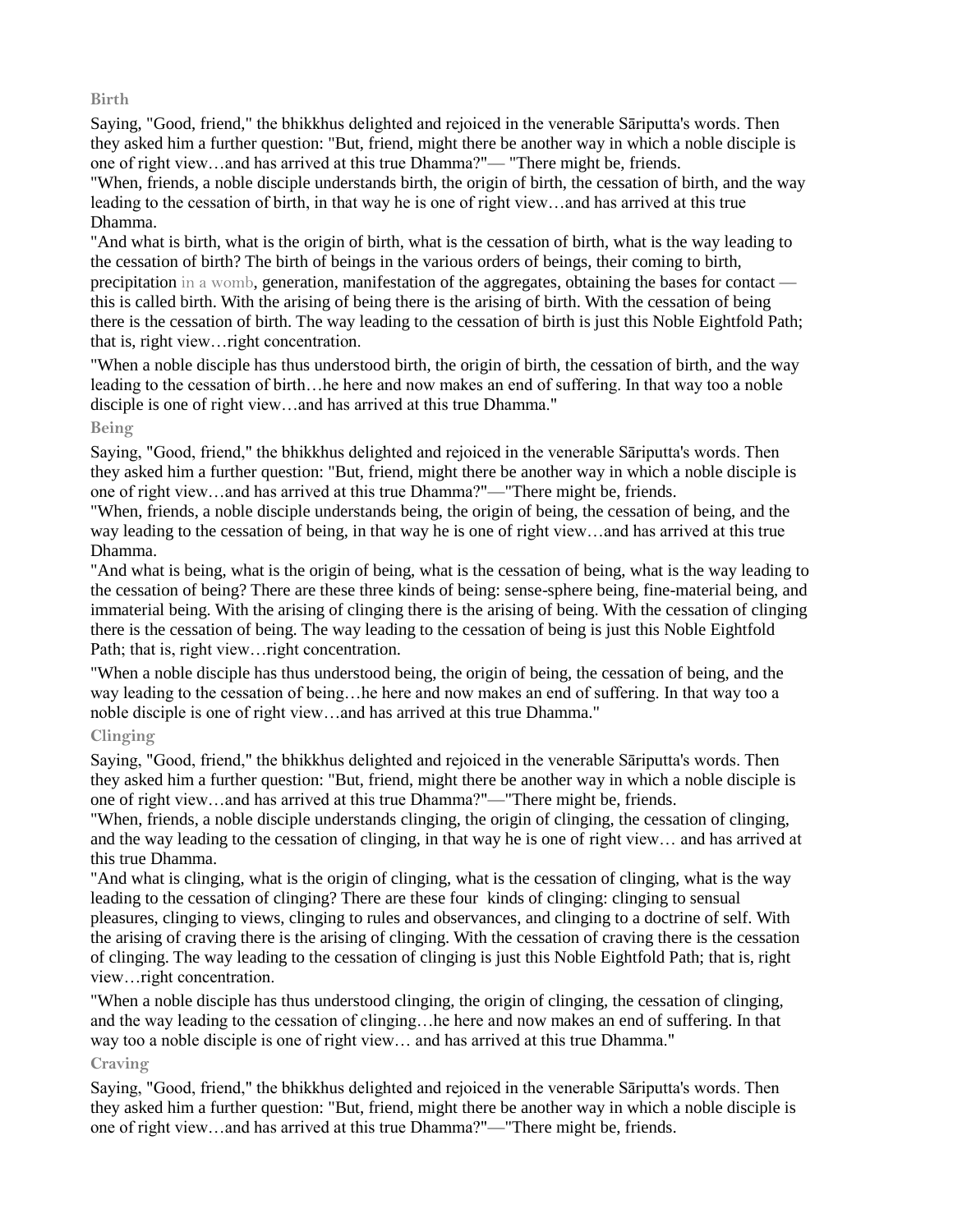"When, friends, a noble disciple understands craving, the origin of craving, the cessation of craving, and the way leading to the cessation of craving, in that way he is one of right view… and has arrived at this true Dhamma.

"And what is craving, what is the origin of craving, what is the cessation of craving, what is the way leading to the cessation of craving? There are these six classes of craving: craving for forms, craving for sounds, craving for odours, craving for flavours, craving for tangibles, craving for mind-objects. With the arising of feeling there is the arising of craving. With the cessation of feeling there is the cessation of craving. The way leading to the cessation of craving is just this Noble Eightfold Path; that is, right view…right concentration.

"When a noble disciple has thus understood craving, the origin of craving, the cessation of craving, and the way leading to the cessation of craving…he here and now makes an end of suffering. In that way too a noble disciple is one of right view… and has arrived at this true Dhamma."

#### **Feeling**

Saying, "Good, friend," the bhikkhus delighted and rejoiced in the venerable Sāriputta's words. Then they asked him a further question: "But, friend, might there be another way in which a noble disciple is one of right view…and has arrived at this true Dhamma?"—"There might be, friends.

"When, friends, a noble disciple understands feeling, the origin of feeling, the cessation of feeling, and the way leading to the cessation of feeling, in that way he is one of right view…and has arrived at this true Dhamma.

"And what is feeling, what is the origin of feeling, what is the cessation of feeling, what is the way leading to the cessation of feeling? There are these six classes of feeling: feeling born of eye-contact, feeling born of ear-contact, feeling born of nose-contact, feeling born of tongue-contact, feeling born of body-contact, feeling born of mind-contact. With the arising of contact there is the arising of feeling. With the cessation of contact there is the cessation of feeling. The way leading to the cessation of feeling is just this Noble Eightfold Path; that is, right view… right concentration.

"When a noble disciple has thus understood feeling, the origin of feeling, the cessation of feeling, and the way leading to the cessation of feeling…he here and now makes an end of suffering. In that way too a noble disciple is one of right view…and has arrived at this true Dhamma."

#### **Contact**

Saying, "Good, friend," the bhikkhus delighted and rejoiced in the venerable Sāriputta's words. Then they asked him a further question: "But, friend, might there be another way in which a noble disciple is one of right view…and has arrived at this true Dhamma?"—"There might be, friends.

"When, friends, a noble disciple understands contact, the origin of contact, the cessation of contact, and the way leading to the cessation of contact, in that way he is one of right view…and has arrived at this true Dhamma.

"And what is contact, what is the origin of contact, what is the cessation of contact, what is the way leading to the cessation of contact? There are these six classes of contact: eye-contact, ear-contact, nosecontact, tongue-contact, body-contact, mind-contact. With the arising of the sixfold base there is the arising of contact. With the cessation of the sixfold base there is the cessation of contact. The way leading to the cessation of contact is just this Noble Eightfold Path; that is, right view…right concentration.

"When a noble disciple has thus understood contact, the origin of contact, the cessation of contact, and the way leading to the cessation of contact…he here and now makes an end of suffering. In that way too a noble disciple is one of right view…and has arrived at this true Dhamma."

#### **The Sixfold Base**

Saying, "Good, friend," the bhikkhus delighted and rejoiced in the venerable Sāriputta's words. Then they asked him a further question: "But, friend, might there be another way in which a noble disciple is one of right view…and has arrived at this true Dhamma?"—"There might be, friends.

"When, friends, a noble disciple understands the sixfold base, the origin of the sixfold base, the cessation of the sixfold base, and the way leading to the cessation of the sixfold base, in that way he is one of right view…and has arrived at this true Dhamma.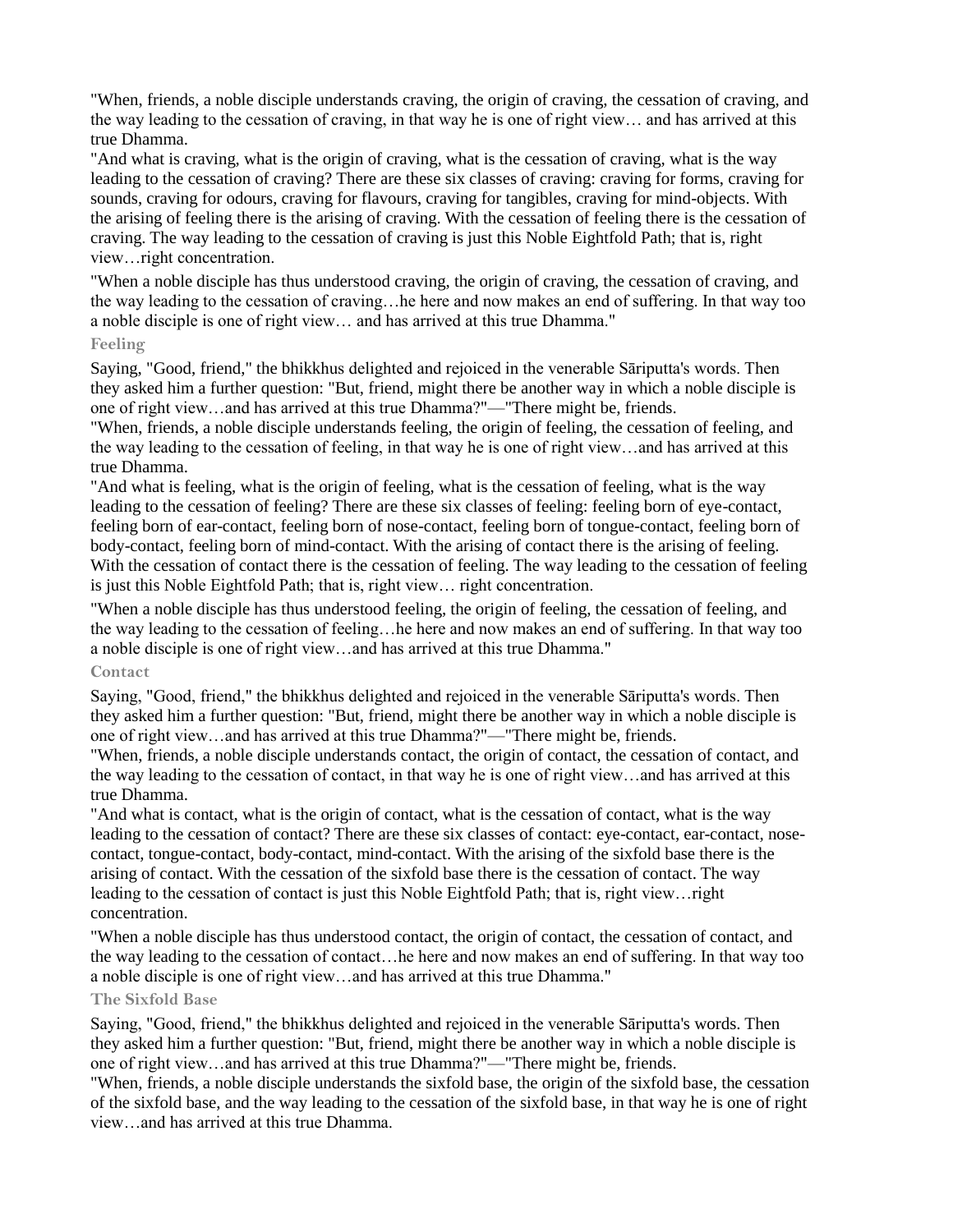"And what is the sixfold base, what is the origin of the sixfold base, what is the cessation of the sixfold base, what is the way leading to the cessation of the sixfold base? There are these six bases: the eyebase, the ear-base, the nose-base, the tongue-base, the body-base, the mind-base. With the arising of mentality-materiality there is the arising of the sixfold base. With the cessation of mentality-materiality there is the cessation of the sixfold base. The way leading to the cessation of the sixfold base is just this Noble Eightfold Path; that is, right view…right concentration.

"When a noble disciple has thus understood the sixfold base, the origin of the sixfold base, the cessation of the sixfold base, and the way leading to the cessation of the sixfold base…he here and now makes an end of suffering. In that way too a noble disciple is one of right view…and has arrived at this true Dhamma."

#### **Mentality-Materiality**

Saying, "Good, friend," the bhikkhus delighted and rejoiced in the venerable Sāriputta's words. Then they asked him a further question: "But, friend, might there be another way in which a noble disciple is one of right view…and has arrived at this true Dhamma?"—"There might be, friends.

"When, friends, a noble disciple understands mentality-materiality, the origin of mentality-materiality, the cessation of mentality-materiality, and the way leading to the cessation of mentality-materiality, in that way he is one of right view…and has arrived at this true Dhamma.

"And what is mentality-materiality, what is the origin of mentality-materiality, what is the cessation of mentality-materiality, what is the way leading to the cessation of mentality-materiality? Feeling, perception, volition, contact, and attention—these are called mentality. The four great elements and the material form derived from the four great elements—these are called materiality. So this mentality and this materiality are what is called mentality-materiality. With the arising of consciousness there is the arising of mentality-materiality. With the cessation of consciousness there is the cessation of mentalitymateriality. The way leading to the cessation of mentality-materiality is just this Noble Eightfold Path; that is, right view…right concentration.

"When a noble disciple has thus understood mentality-materiality, the origin of mentality-materiality, the cessation of mentality-materiality, and the way leading to the cessation of mentality-materiality…he here and now makes an end of suffering. In that way too a noble disciple is one of right view…and has arrived at this true Dhamma."

#### **Consciousness**

Saying, "Good, friend," the bhikkhus delighted and rejoiced in the venerable Sāriputta's words. Then they asked him a further question: "But, friend, might there be another way in which a noble disciple is one of right view…and has arrived at this true Dhamma?"—"There might be, friends.

"When, friends, a noble disciple understands consciousness, the origin of consciousness, the cessation of consciousness, and the way leading to the cessation of consciousness, in that way he is one of right view…and has arrived at this true Dhamma.

"And what is consciousness, what is the origin of consciousness, what is the cessation of consciousness, what is the way leading to the cessation of consciousness? There are these six classes of consciousness: eye-consciousness, ear-consciousness, nose-consciousness, tongue-consciousness, body-consciousness, mind-consciousness. With the arising of formations there is the arising of consciousness. With the cessation of formations there is the cessation of consciousness. The way leading to the cessation of consciousness is just this Noble Eightfold Path; that is, right view…right concentration.

"When a noble disciple has thus understood consciousness, the origin of consciousness, the cessation of consciousness, and the way leading to the cessation of consciousness …he here and now makes an end of suffering. In that way too a noble disciple is one of right view…and has arrived at this true Dhamma." **Formations**

Saying, "Good, friend," the bhikkhus delighted and rejoiced in the venerable Sāriputta's words. Then they asked him a further question: "But, friend, might there be another way in which a noble disciple is one of right view…and has arrived at this true Dhamma?"—"There might be, friends.

"When, friends, a noble disciple understands formations, the origin of formations, the cessation of formations, and the way leading to the cessation of formations, in that way he is one of right view…and